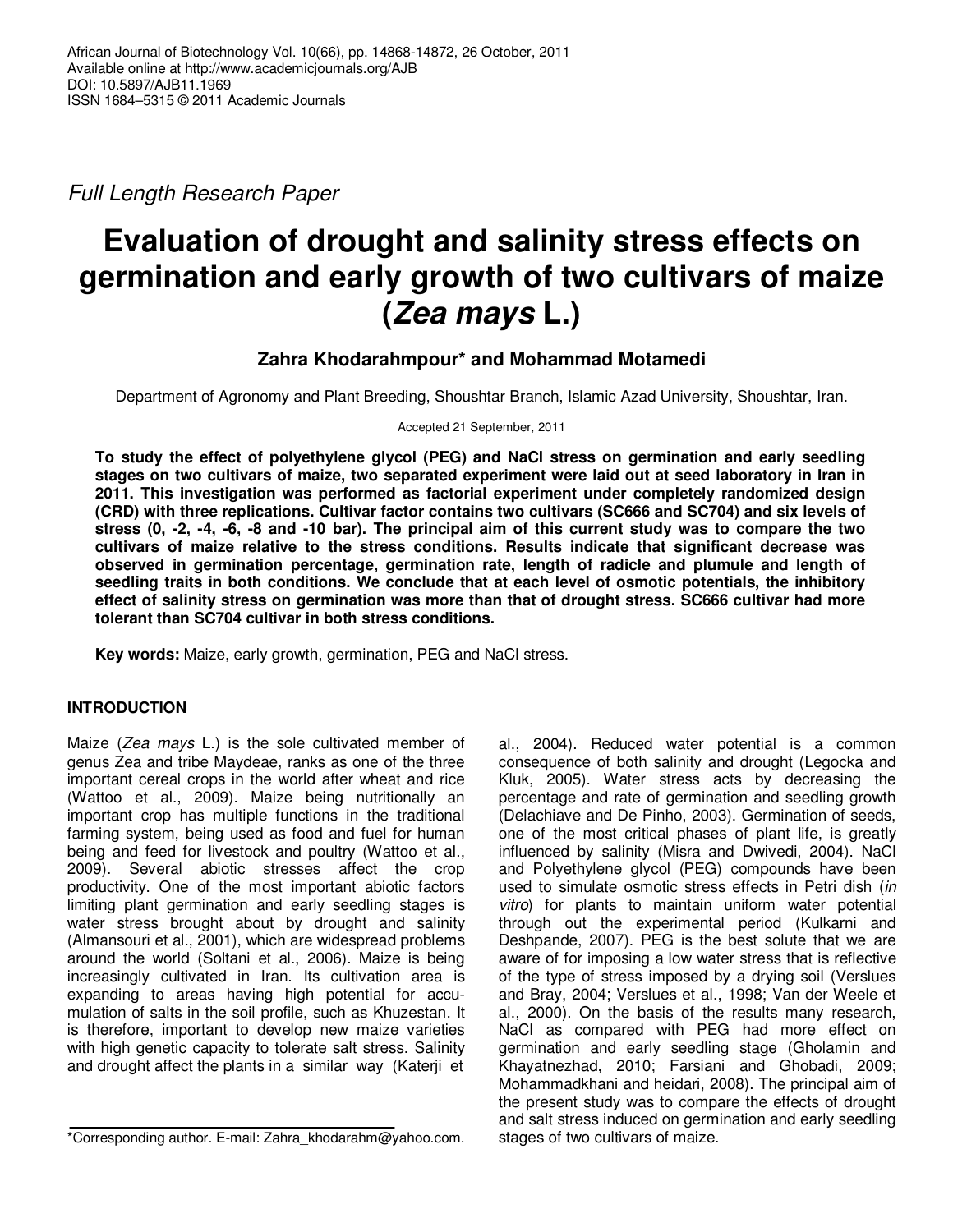**Table 1.** Value PEG and Nacl for stress levels.

| <b>Stress level</b> | PEG (g/lit) | NaCl $(g/lit)$ |
|---------------------|-------------|----------------|
| $-2$                | 114         | 2.34           |
| -4                  | 158         | 4.68           |
| -6                  | 189         | 7.01           |
| -8                  | 212         | 9.35           |
| $-10$               | 232         | 11.69          |

**Table 2.** Analysis of variance on mean of square germination and seedling growth in drought and salinity stresses.

| Source of variance         | Df             | Germination<br>(%) | Mean<br>germination<br>time | Germination<br>rate | Length of<br>radicle (cm) | Length of | Length of<br>plumule (cm) seedling (cm) |
|----------------------------|----------------|--------------------|-----------------------------|---------------------|---------------------------|-----------|-----------------------------------------|
| Drought levels             | 5              | 80.005*            | 0.539ns                     | $0.007$ ns          | 57.042**                  | 21.333**  | 129.312**                               |
| Cultivar                   |                | 662.891**          | 4.121ns                     | $0.029*$            | 125.627**                 | $0.030*$  | 154.878**                               |
| Drought levels x cultivar  | 5              | 98.202*            | 0.244ns                     | 0.003ns             | $7.437**$                 | $1.280*$  | $7.149*$                                |
| Error                      | 24             | 42.603             | 0.419                       | 0.004               | 0.935                     | 0.377     | 2.512                                   |
| <b>Salinity levels</b>     | 4              | 1554.05**          | $10.92**$                   | $0.165**$           | 104.59**                  | 27.54**   | 224.56**                                |
| Cultivar                   |                | 2447.12**          | $2.75*$                     | $0.12***$           | 15.08*                    | $0.12*$   | 14.76*                                  |
| Salinity levels x Cultivar | $\overline{4}$ | $252.8*$           | $2.06*$                     | $0.04***$           | $3.67*$                   | $1.18*$   | $4.34*$                                 |
| Error                      | 20             | 66.64              | 2.14                        | 0.007               | 3.22                      | 0.84      | 4.53                                    |

ns, \* and \*\*:non significant, significant at 5 and 1% probability levels, respectively.

#### **MATERIALS AND METHODS**

In two separated experiments, effect of drought and salt stresses induced by different osmotic potential levels [(distilled water) 0, -2, - 4, -6, -8 and -10 bar] of (PEG 6000) and NaCl treatments on germination and early seedling development of maize were studied (Table 1). Two cultivar of maize including SC704 and SC666 were used. This investigation was performed as factorial experiment under CRD with three replications at seed laboratory, Islamic Azad University Shoushtar Branch in Iran in 2011. In each experiment and each level of stress, twenty seeds of any cultivar were selected and sterilized in sodium hypochlorite (1%) and then washed in distilled water for two times. The seeds of both cultivars were germinated in Petri dishes on 2 layers of filter paper in an incubator maintained at 25°C. Daily, germination rate was measured and need to replace the filter papers and add the PEG and NaCl soluble were performed. Seeds were considered germinated when the emergent redicle reached 2 mm length. After 7 days, germination percentage was measured by ISTA (International Seed Testing Association) standard method. At the end of the seventh day, the germination percentage, mean germination time (MGT) (Ellis and Robert, 1981), germination rate, the length of radicle and plumule of seeds and length of seedling were also measured.

$$
_{\text{Formula 1:}} GP = \frac{SNG}{SNO} \times 100
$$

Where, GP is the germination percentage; SNG is the number of germinated seeds and SN0 is the number of experimental seeds with viability (Scott et al., 1984).

Formula 2: 
$$
GR = \frac{\sum N}{\sum (n \times g)}
$$

Where, GR is the germination rate; n is the number of germinated seed on gth day and g is the number of total germinated seeds (Ellis and Robert, 1981). Osmotic potentials of PEG 6000 were calculated as described by Michael and Kaufman (1973). For statistical analysis the data of germinating pecentage were

transformed to arcsin $\sqrt{\frac{100}{100}}$  $\frac{X}{X}$ . It should noted that in this

experiment salinity level -10 bar NaCl salt was also considered, but the data not harvestad at this level and the -10 bar salt level was removed. Analyses were done using the MSTAT-C software (Michigan State University). Differences between means were determined by Duncan's Multiple Range Tests (DMRT) at probability level 5%.

### **RESULTS**

Analysis of variance showed that there were significant difference between genotypes, stress levels and their interaction for both experiments, except for mean germination time and GR traits in drought stress (Table 2). Mean comparison results indicated that for Table 2 all traits except mean germination time in drought stress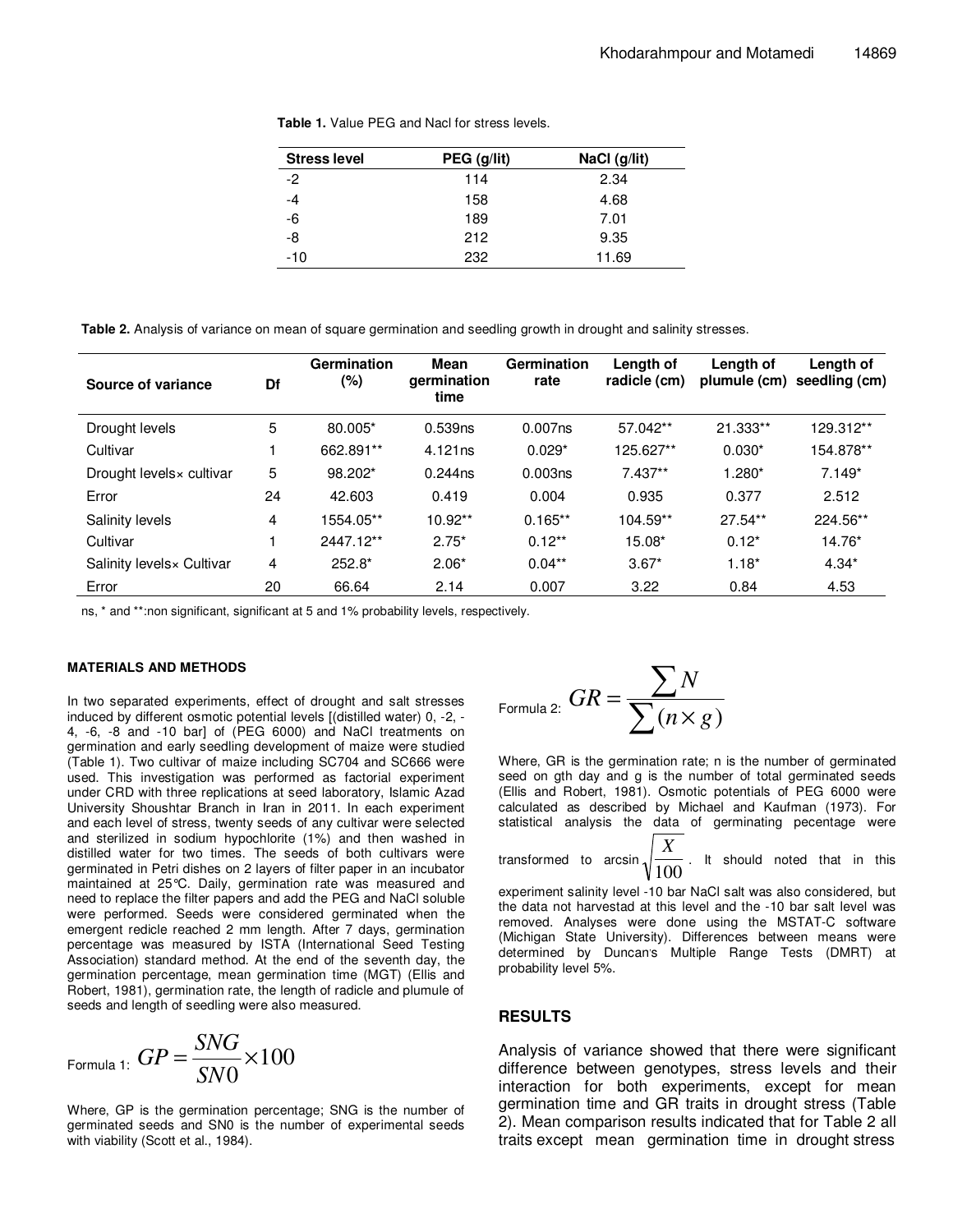| <b>Treatment</b> | <b>Germination</b><br>(%) | <b>Mean germination</b><br>time (day) | Germination<br>rate | Length of<br>radicle (cm) | Length of<br>plumule (cm) | Length of<br>seedling (cm) |
|------------------|---------------------------|---------------------------------------|---------------------|---------------------------|---------------------------|----------------------------|
| SC 704           | 37.85 b                   | 3.18a                                 | $0.32$ ab           | 3.41 <sub>b</sub>         | 2.43 <sub>b</sub>         | 5.84 b                     |
| SC 666           | 46.43 a                   | 2.50a                                 | 0.38a               | 7.14 a                    | 3.00a                     | 9.99a                      |
| 0                | 46.93 a                   | 2.62a                                 | 0.397a              | 10.84a                    | 5.75 a                    | 16.26 a                    |
| -2 bar           | 45.33 ab                  | 2.77a                                 | $0.367$ ab          | 6.42 <sub>b</sub>         | 3.24 <sub>b</sub>         | 9.65 <sub>b</sub>          |
| -4 bar           | 42.72 ab                  | 2.80a                                 | $0.365$ ab          | 4.87 c                    | 2.51c                     | 7.37 c                     |
| -6 bar           | 41.71 ab                  | 3.04a                                 | $0.354$ ab          | 4.03 cd                   | 2.40c                     | 6.43 c                     |
| -8 bar           | 39.84 ab                  | 2.49a                                 | $0.327$ ab          | 2.15e                     | 0.88d                     | 3.93d                      |
| $-10bar$         | 36.82 b                   | 3.32a                                 | 0.302 b             | 3.33d                     | 0.49d                     | 3.82 <sub>d</sub>          |

**Table 3.** Comparison of means simple effects of cultivar and drought stress levels on germination and seedling growth.

Means with similar letter(s) in each trait is not significantly different at 5% probability level according to Duncan's multiple range test.

**Table 4.** Comparison of means interaction effects of cultivar and drought stress levels on germination and seedling growth.

| <b>Treatment</b> |           | <b>Germination</b><br>$(\%)$ | <b>Mean</b><br>germination time<br>(day) | <b>Germination</b><br>rate | Length of<br>radicle (cm) | Length of<br>plumule (cm) | Length of<br>seedling<br>(cm) |
|------------------|-----------|------------------------------|------------------------------------------|----------------------------|---------------------------|---------------------------|-------------------------------|
|                  | 0         | 41.01 bc                     | 3.02ab                                   | $0.343$ abc                | 8.85 <sub>b</sub>         | 5.67 b                    | 14.52 b                       |
|                  | -2 bar    | 38.59 bc                     | 2.88 ab                                  | $0.347$ abc                | 3.33 de                   | 3.83 bc                   | 7.17 ef                       |
|                  | -4 bar    | 37.39 bc                     | 3.23a                                    | $0.307$ bc                 | $1.90$ ef                 | 2.08c                     | $3.98$ gh                     |
| SC 704           | -6 bar    | 36.99c                       | 3.40a                                    | $0.325$ bc                 | $2.50$ de                 | 2.17c                     | 4.67 fgh                      |
|                  | -8 bar    | 36.99c                       | 3.12ab                                   | $0.327$ bc                 | 0.567f                    | 0.57d                     | 1.133 i                       |
|                  | $-10$ bar | 36.12c                       | 3.42a                                    | 0.293c                     | 3.28 de                   | 0.28d                     | 3.567 hi                      |
|                  | 0         | 57.74 a                      | 2.22ab                                   | 0.450a                     | 12.83 a                   | 6.1a                      | 18.00 a                       |
|                  | -2 bar    | 49.66 ab                     | $2.65$ ab                                | 0.387 abc                  | 9.50 <sub>b</sub>         | 3 bc                      | 12.15 bc                      |
| SC 666           | -4 bar    | 47.35 abc                    | 2.37ab                                   | $0.423$ ab                 | 7.83 b                    | 2.97 bc                   | 10.77 cd                      |
|                  | -6 bar    | 46.05 abc                    | 2.68ab                                   | $0.383$ abc                | 5.57c                     | 2.65c                     | 8.20 de                       |
|                  | -8 bar    | 42.68 <sub>bc</sub>          | 1.87 <sub>b</sub>                        | $0.327$ bc                 | 3.73 d                    | 2.64c                     | 6.73 efg                      |
|                  | $-10bar$  | 35.10c                       | 3.22a                                    | $0.310$ bc                 | 3.38 de                   | 0.69d                     | 4.07 gh                       |

Means with similar letter(s) in each trait is not significantly different at 5% probability level according to Duncan's multiple range tests.

and length of plumule in salinity stress, SC666 cultivar had more than SC704 cultivar (Tables 3 and 5). Also, the highest of this trait were in the control level of PEG and NaCl (Tables 3 and 5). The variability trend of germination is more severe and in primary levels of stress, decrease amount is significant. The mean germination time did not change with a decrease in the osmotic potential in PEG experiment (Table 3). In the -10 bar potential of NaCl germination for two cultivar not showed, therefore experiment was deleted. The results of Tables 4 and 6 show that the germination is inversely affected to the NaCl and PEG concentrations, it means that SC666 and SC704 cultivars of maize showed a reduction in germination with an increase in NaCl or PEG concentrations induced water deficit (Tables 3, 4, 5 and 6), but this reduction in NaCl treatment were higher than PEG treatment. At treatment by NaCl, no germination occurred at -10 bar in two cultivars and germination was very low at -6 bar in SC704 cultivar and was very low at -

8 bar in SC666 cultivar (Table 6). Mohammadkhani and Heidari (2008) reported that at treatment by NaCl no germination occurred at -10 bar in SC301 cultivar and - 17.6 bar in SC704 cultivar. Farsiani and Ghobadi (2009) showed that germination percentage and germination rate in SC403 cultivar was more than SC704 cultivar and SC704 cultivar no germination occurred at -6 bar by NaCl.

The mean germination time increased with a decrease in the osmotic potential in NaCl solution, but in PEG solution not changed (Tables 3 and 5). In NaCl treatments, the mean germination time was delayed by stress conditions. Compared to PEG, mean germination time for NaCl was higher at an equivalent osmotic potential (Tables 4 and 6). Alebrahim et al. (2008) reported that with a decrease in the osmotic potential in PEG and NaCl solutions, the mean germination time in lines of MO17 and B73 increased. Mostafavi (2011) with study on 7 genotypes of safflower reported that the mean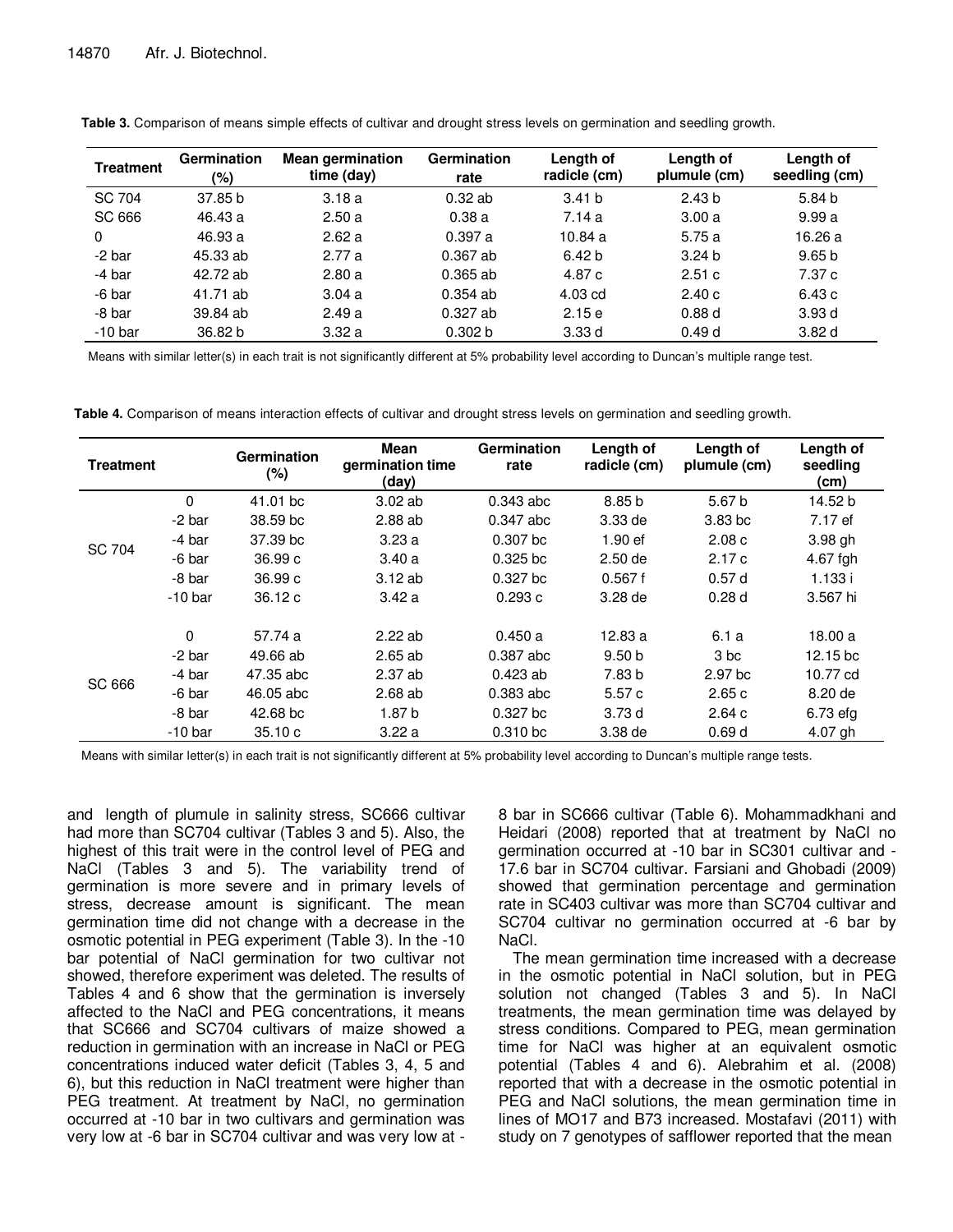| <b>Treatment</b> | Germination<br>(%) | <b>Mean germination</b><br>time (day) | Germination<br>rate | Length of radicle<br>(cm) | Length of plumule<br>(cm) | Length of<br>seedling (cm) |
|------------------|--------------------|---------------------------------------|---------------------|---------------------------|---------------------------|----------------------------|
| SC 704           | 23.37 b            | 2.38 <sub>b</sub>                     | 0.25 <sub>b</sub>   | 3.91 <sub>b</sub>         | 3.94a                     | 7.68 b                     |
| SC 666           | 43.16 a            | 3.04a                                 | 0.38a               | 5.47a                     | 3.73a                     | 9.21a                      |
| $\Omega$         | 46.93 a            | l.6 bc.                               | 0.448a              | 10.84a                    | 3.05a                     | 16.26 a                    |
| -2 bar           | 38.04 ab           | 2.3ab                                 | $0.397$ ab          | 7.13 <sub>b</sub>         | 2.6a                      | 12.6 <sub>b</sub>          |
| -4 bar           | 32.78 bc           | $2.62$ ab                             | $0.315$ bc          | 2.05c                     | 2.75 <sub>b</sub>         | 4.57 c                     |
| -6 bar           | 25.25c             | 3.13ab                                | $0.315$ bc          | 2.17c                     | 2.39 <sub>b</sub>         | 5.3c                       |
| -8 bar           | 23.32 c            | 3.9a                                  | 0.272c              | 2.27c                     | 2.18 <sub>b</sub>         | 3.5c                       |

**Table 5.** Comparison of means simple effects of cultivar and salinity stress levels on germination and seedling growth.

Means with similar letter(s) in each trait is not significantly different at 5% probability level according to Duncan's multiple range tests.

**Table 6.** Comparison of means interaction effects of cultivar and salinity stress levels on germination and seedling growth.

| <b>Treatment</b> | <b>Germination</b><br>(%) |                    | <b>Mean germination</b><br>time (day) | Germination<br>rate | Length of<br>radicle (cm) | Length of<br>plumule (cm) | Length of<br>seedling (cm) |
|------------------|---------------------------|--------------------|---------------------------------------|---------------------|---------------------------|---------------------------|----------------------------|
|                  | 0                         | 36.12 <sub>b</sub> | 3.02ab                                | $0.34$ abc          | 8.85 <sub>b</sub>         | 6.33a                     | 14.52 ab                   |
|                  | -2 bar                    | 34.52 b            | $2.53$ abc                            | $0.41$ ab           | 5.98 <sub>b</sub>         | 4.92 ab                   | 11.07 <sub>b</sub>         |
| SC 704           | -4 bar                    | 28.25 <sub>b</sub> | 3.33ab                                | $0.35$ abc          | 1.83c                     | 3.13c                     | 4.8 <sub>c</sub>           |
|                  | -6 bar                    | 9.51c              | 1 bc                                  | 0.08 <sub>d</sub>   | 1.67c                     | 2.67c                     | 4.5c                       |
|                  | -8 bar                    | 8.47c              | 2 abc                                 | 0.06 <sub>d</sub>   | 1.23c                     | 2.67c                     | 3.5 <sub>cd</sub>          |
|                  | $\mathbf{0}$              | 57.74 a            | $2.22$ abc                            | 0.45a               | 12.83a                    | 5.17a                     | 18 a                       |
|                  | -2 bar                    | 41.57 b            | $2.07$ abc                            | 0.49a               | 8.27 <sub>b</sub>         | 5.87 a                    | 14.13 b                    |
| SC 666           | -4 bar                    | 41 b               | 4.45a                                 | 0.46a               | 2.27c                     | 2.07c                     | 4.33 c                     |
|                  | -6 bar                    | 38.8 b             | $2.2$ abc                             | 0.28 <sub>b</sub>   | 2.67c                     | 3.43 <sub>bc</sub>        | 6.10c                      |
|                  | -8 bar                    | 37.31 b            | 4.27 a                                | 0.24c               | 1.3c                      | 2.1c                      | 3.5 <sub>cd</sub>          |

Means with similar letter(s) in each trait is not significantly different at 5% probability level according to Duncan's multiple range tests.

germination time increased with a decrease in the osmotic potential in NaCl solution. The germination rate were decreased by increasing NaCl concentrations (Tables 5 and 6), but germination rate in the experiment by PEG in two cultivars had no significant difference and by decrease in osmotic potential had very low change (Tables 3 and 4). This agrees with the results of Farsiani and Ghobadi (2009) and Khayatnezhad et al. (2010) in maize, Gholamin and Khayatnezhad (2010) in wheat and Mostafavi (2011) in safflower. At the control level in both stress, length of radicle and plumule and length of seedling reached their highest values. For length of radicle and plumule and length of seedling in both experiments except length of plumule trait in NaCl experiment, SC666 cultivar was higher than SC704 cultivar. All other treatments gradually reduced the seedling growing (Tables 3, 4, 5 and 6). The results is in agreement with many researches (Gholamin and Khayatnezhad, 2010; Farsiani and Ghobadi, 2009; Mohammadkhani and heidari, 2008; Jajarmi, 2009; Khayatnezhad et al., 2010).

## **DISCUSSION**

This study concludes that PEG and NaCl adversely affected the germination and seedling growth of maize. In low water stress, NaCl had a greater inhibitory effect in germination and seedling growth than PEG. Distinct genetic differences were found among the cultivars with respect to germination and seedling growth subjected to NaCl and PEG. It seems that SC666 cultivar in drought and salinity stresses condition had more tolerant than SC704 cultivar and had more yield potential. Some studied referred that stress can contribute to improve germination rate and seedling emergence in different plant species by increasing the expression of aquaporins (Gao et al., 1999), enhancement of ATPase activity, ribonucleic acid (RNA) and acid phosphathase synthesis (Fu et al., 1988), also by increase of amylases, proteases or lipases activity (Ashraf and Foolad, 2005). Kramer (1974) reported that the first effect measurable due to water deficit was the growth reduction, caused by the declining in the cellular expansion. The cellular